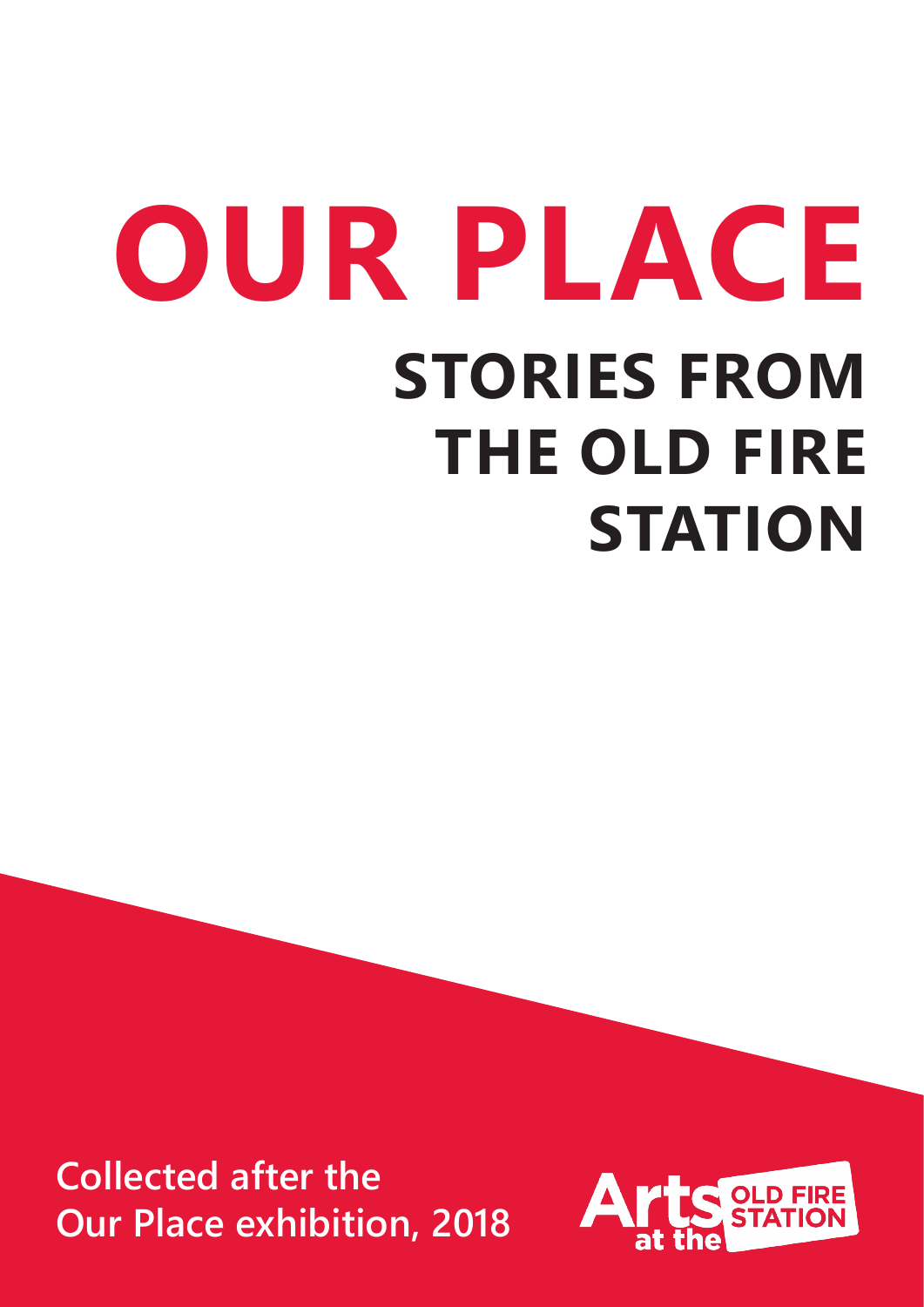#### **OUR PLACE Stories from the Old Fire Station**

We are always keen to understand what changes happen when people get involved in the work of Arts at the Old Fire Station and how that happens. In June 2018, with the help of external evaluators Anne Pirie and Liz Firth, we published stories collected from people who we work with at the Old Fire Station in Oxford<sup>1</sup> and a report analyzing the themes emerging from these stories<sup>2</sup>.

In November 2018, we opened an exhibition in our gallery called Our Place. We then used the same storytelling methodology to help us understand what change happened for those involved in creating the exhibition. Supported by Anne Pirie, five story collectors were recruited and trained. They were AJ, Justine Malone, Hannah Eastwood, Maximillian Schramm, Sally Lovett and Simon Garood. The training was led by AJ and Simon who had been involved in the previous storytelling exercise.

They interviewed eight story tellers who had been involved in the project as professional mentors, Crisis members who were mentees or paid staff supporting the project.

The stories were recorded then transcribed by Katherine Tomlinson and then edited by Justine, Hannah and Harriet Peacock to create a short version which keeps the teller's 'voice' in the story – telling it in their own words – and reflects the teller's insights into impact and its significance for them.

This document presents the stories we collected.

A full explanation of the methodology, the project and what we learned can be found here.

#### Here are the stories:

- **p3 A New Light in My Life**
- **p5 Discovering Beauty in the Unseen**
- **p7 Everyone Gives and Receives**
- **p9 Getting My Label Back**
- **p11 Giving Ourselves Bigger Challenges**
- **p13 It's a Real Community**
- **p15 It's More About Nurturing**
- **p17 This Place as a Sanctuary**

1 Anne Pirie and Liz Firth 2018 – Story telling at Arts at the Old Fire Station: https://oldfirestation.org.uk/about/our-stories/ <sup>2</sup> Anne Pirie and Liz Firth 2018 - Looking for Change: https://oldfirestation.org.uk/about/our-stories/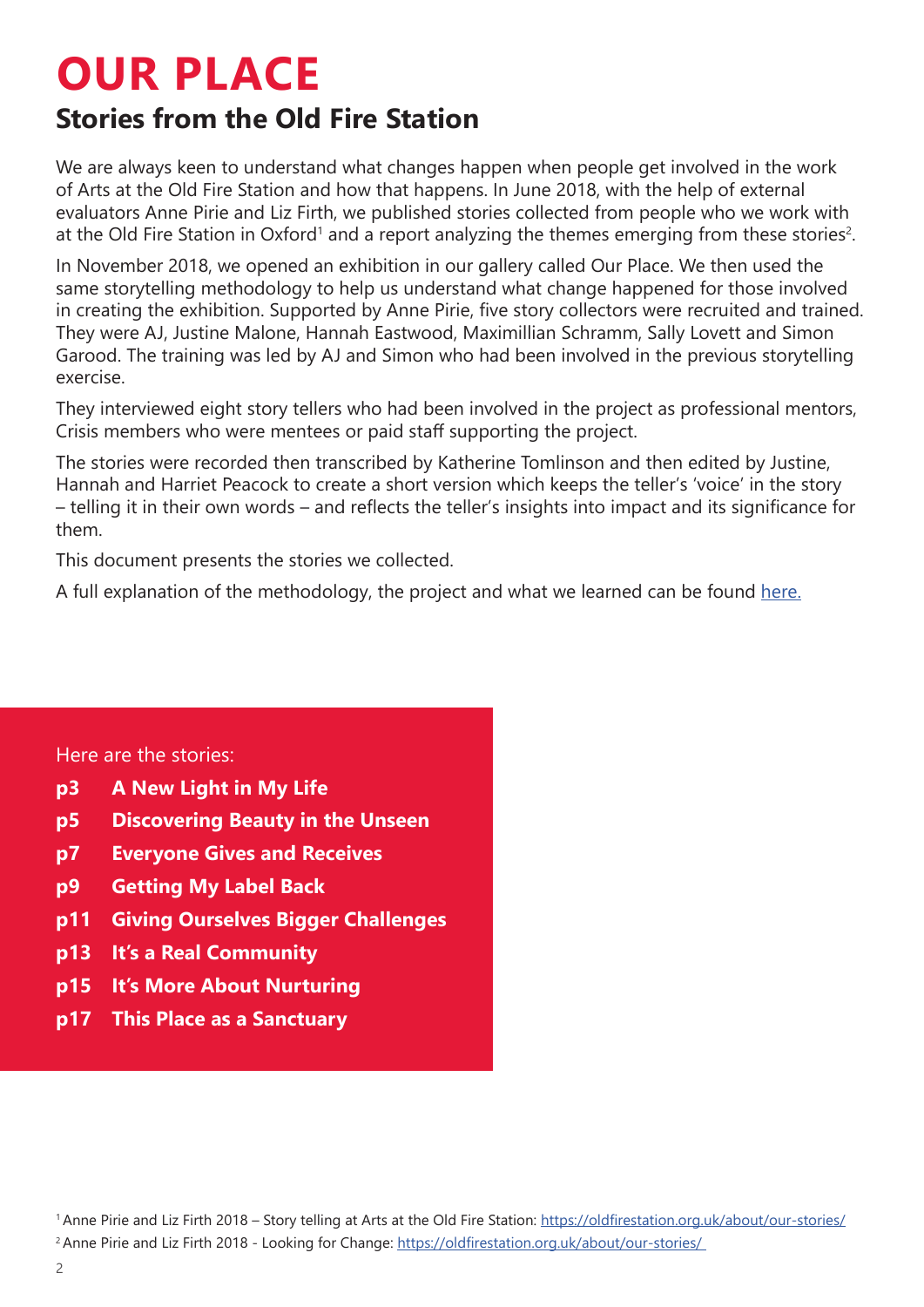**"I needed and it was wonderful...It made my day worthwhile, I would wake up in the morning with a good reason, hope and excitement, that I could go there, do my work, my painting. It brought a new light in my life."**

#### **A New Light In My Life**

I come from a religious and very traditional family. For boys, it's always much easier than girls, girls are far more under control and restricted everywhere, if you're a boy you can go and travel everywhere you want, you can have a girlfriend, you can stay up late but if you're a girl it's never an option. Ever since I was a child my mother was telling me about Islam and how girls are supposed to behave. It was always a question for me why woman should be restricted and ask for permissions from their husband? It's appalling, even the wages for women is half which is just not fair. So, that was when I started painting, it was a way of expressing myself and take away that suffering, to release suffering and paint for myself.

I wanted to ask the world – why does discrimination based on gender exist? Most suffering for Iranian women is simply because they are female. They are being looked upon for their gender as 'being a woman' rather than being human, this is the difficulty for Iranian woman, unfortunately they're all ruled by Islamic laws and religion. It's quite strange how this religion is tied up with the culture and traditions in Iranian culture. I always suffer with this, that even if I call myself Muslim why this religion should give such suffering to woman because of their gender.

My mother never could explain to me and come up with a satisfactory answer to why things are the way they are, she just said 'it's the rule of religion and we should follow it'. So, painting was that space where I could talk and I was allowed to talk about things that I wanted to say.

As an architect, I had always been dealing with art, it was always around me. I was an artist in high school but later I went to university. This discrimination against women, I felt more strong while at university.

I was part of a campaign when I was at university that was about promoting equality for women but because of that I was asked to leave for a couple of weeks, but the project continued. When I came here I realised a couple of my friends had been arrested due to their activities. My family had received a letter regarding a court order against me and that was the reason I couldn't go back to Iran. So, I ended up staying here but I had nothing to start my life with.

I was in a desperate situation, I was homeless and I was referred to Crisis by an organisation called Sanctuary. I needed help with some paperwork, but I was told there is a space for art and craft if I'm interested to come and join.

I found this was an amazing place where nobody would disturb me and I had access to everything I needed and it was wonderful. I found it amazing that there was this space I could come, I would keep coming for a year and a half, I loved it. In the Art Room, I could do things I like to do and it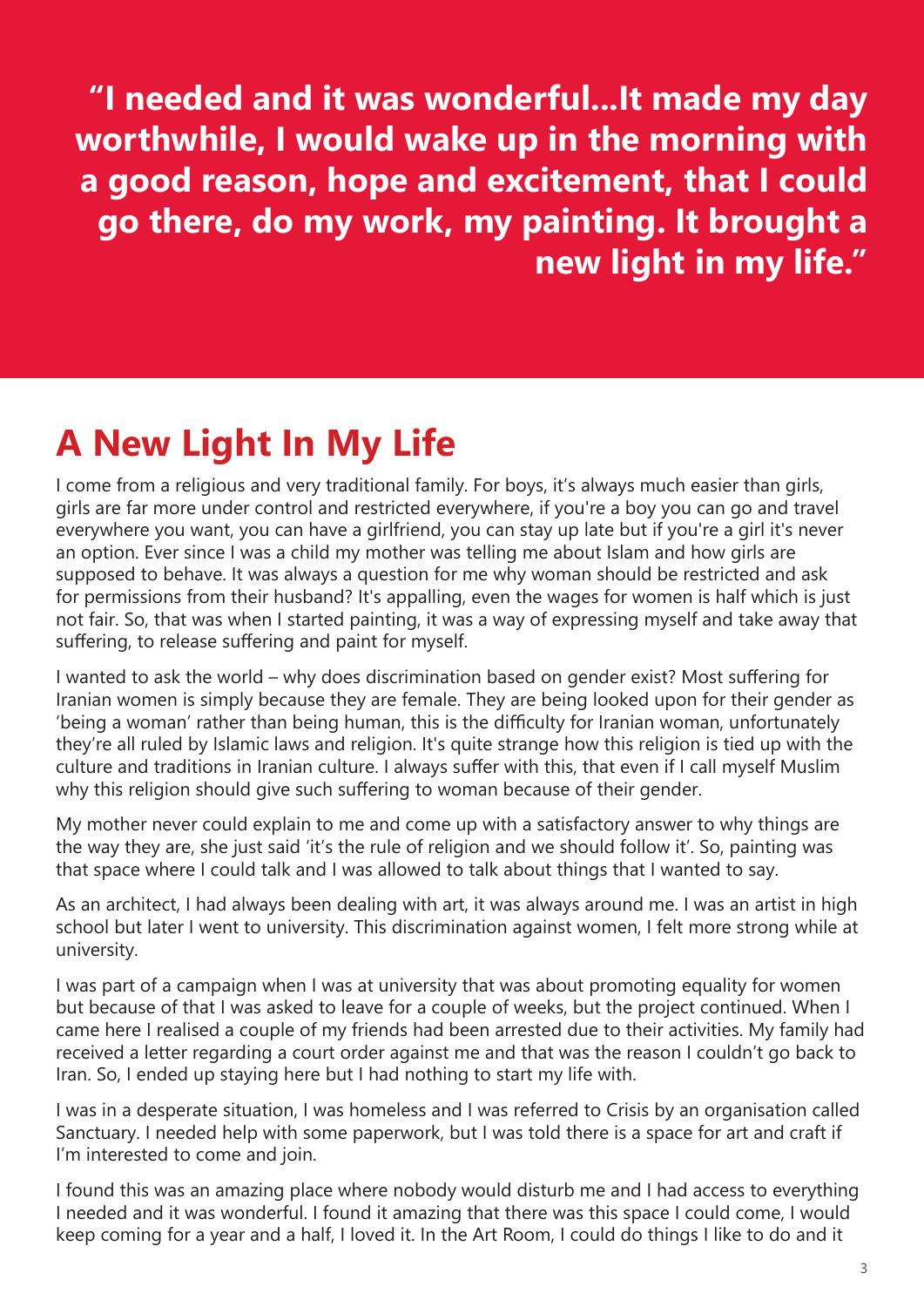was free, free and accessible. It made my day worthwhile, I would wake up in the morning with a good reason, hope and excitement, that I could go there, do my work, my painting. It brought a new light in my life.

So, after a while I got to know the people, they were kind with me and I guess I got good feedback from them. After a while they said they were going to do an exhibition and invited me to be a part of it. I felt very happy about it.

I've done nearly twenty pieces within this year and a half and they all been done in the Crisis Art Room. We chose a couple of them, a couple of them very old, a couple of them new and they felt that would be good idea to have them for exhibition.

When I came here I was in a very new space, I was almost like a traveller with no plan for the future but the space helped me to find my feet on the ground and kind of establish myself.

It probably was one of the best days of my life, when the painting that I drew just for myself for my own feelings, I realised it talked to other people, and other people understood it and that was one of the best moments.

I'm still excited, I'm full of joy for having my own exhibition for very first time, and I'm sure it would help me to go on enjoying it and I want to carry on doing my art.

When I came, my language wasn't that good. I was sitting in the corner and listening to my music and doing my paintings. I think it's that I haven't been ignored and they kept supporting me through the process that my confidence has grown.

I was so broken when came from Iran, very broken and depressed. This project really helped me to get on my feet and find myself. Apart from being supportive in my art, staff here have also been looking after my emotions, how I feel and I had emotional support from them. Crisis even helped me to rent a place which was really amazing thing for me. Finding a new place was the biggest problem I had and that was solved so they help me just, you know, to start my life again. I look back to two years ago and if I didn't have the support from Crisis I don't know what would have happened to me.

I felt very supported in the project by my mentors. I felt a very strong connection with them and I hope to stay in touch with them for future work.

I had this dream that I can sit in safety, but also come forward and I can do my own art work and that was always my dream, and I feel like now, I am going towards it.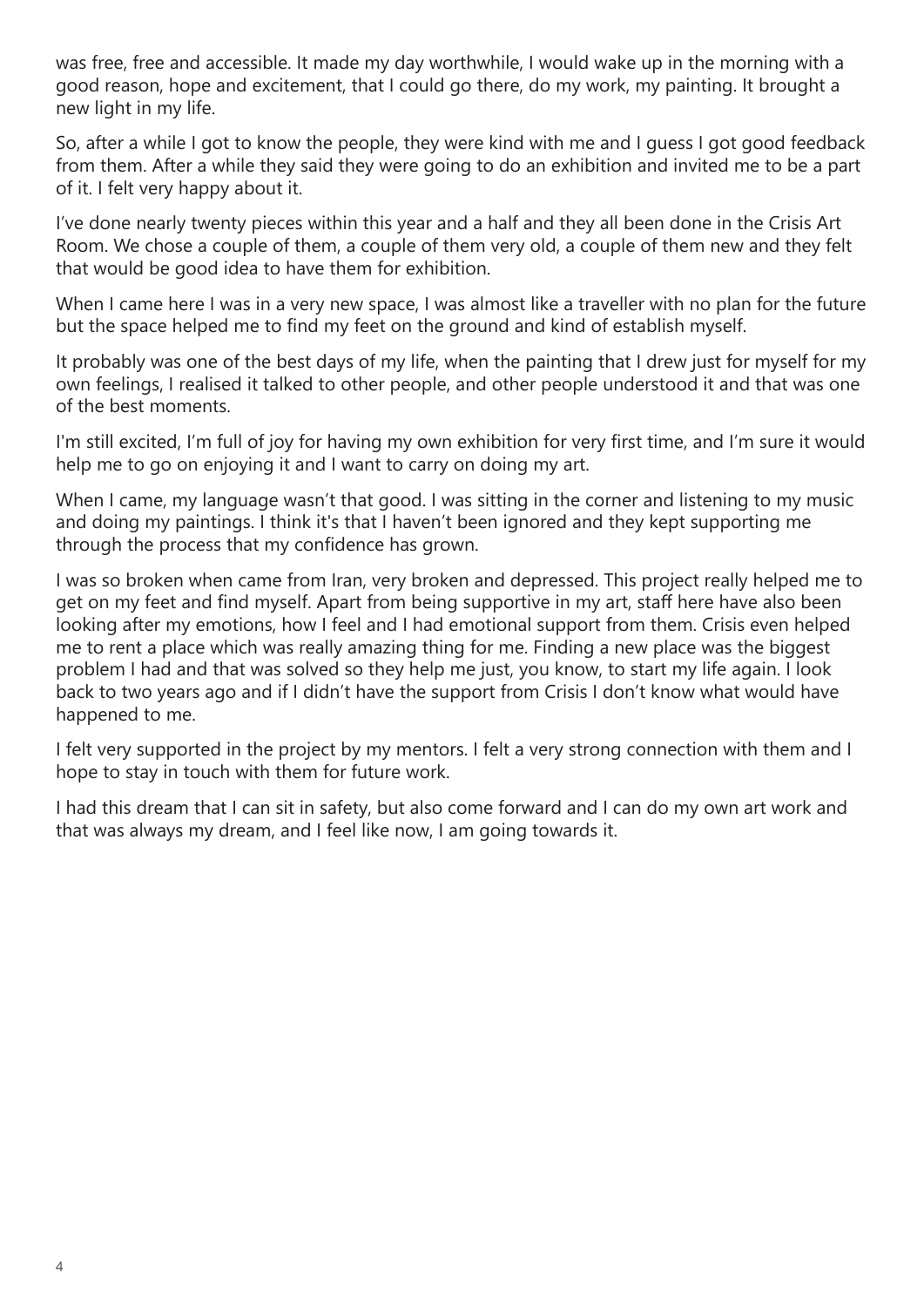**"That idea of the space and the place and you not necessarily knowing what it is or where it was even from, but the beauty in that, discovering beauty in the unseen. I think that's a lovely representation of the people that are in the building. It's those sorts of deeper ideas about looking a bit deeper, looking a bit harder and not dismissing something because of its label."**

#### **Discovering Beauty In The Unseen**

I came on board as the lead artist for the Our Place project as it really appealed to me. I was invited for an interview. Crisis members were on the panel as well which was interesting, and actually the hardest part of the interviewing process. I think, by involving them it gave an opportunity to ask the questions that mattered to them and they could find out what it was that they felt they would gain themselves by employing the person. It felt like a really crucial part of that process, that they'd put something into the process too, and made it part of their decision not just that of the management.

The project title was 'Our Place' and it was about an exploration of what this building means to people. Quite a lot of people showed interest to begin with and in the classes, we just started going through ideas and thinking through possibilities. As it went on it became clear who was really engaged.

Crisis needed someone to cover for two of the other art classes, so I started coming in for those too and that meant that I could continue to have those conversations whilst doing the project. I'm still here doing two classes so it's been really good for that, learning and meeting people while being part of the Art Room. Doing that has been a significant part in adding to the process of the project, and I think if I'd just been coming in for Our Place I think I wouldn't have seen such a broad story.

Being part of the Art Room as well as coming in and doing the teaching has opened my mind to homelessness and what that broad term means. I think before I thought it was probably just simply being on the street which is part of it but it's by no means the whole story.

One of the difficulties for somebody coming in suddenly to do an art project like this is that I think it takes a little time for certain people to get used to new people and new ways of working. It was probably the hardest part for me in the project, coming into the Art Room from not having worked in this sort of environment before.

I had a passionate want to be in this kind of environment from my past experiences, I had two alcoholic parents and had a pretty hard time with all of that, and I think having that sort of experience meant that I was coming at it from a certain level of understanding.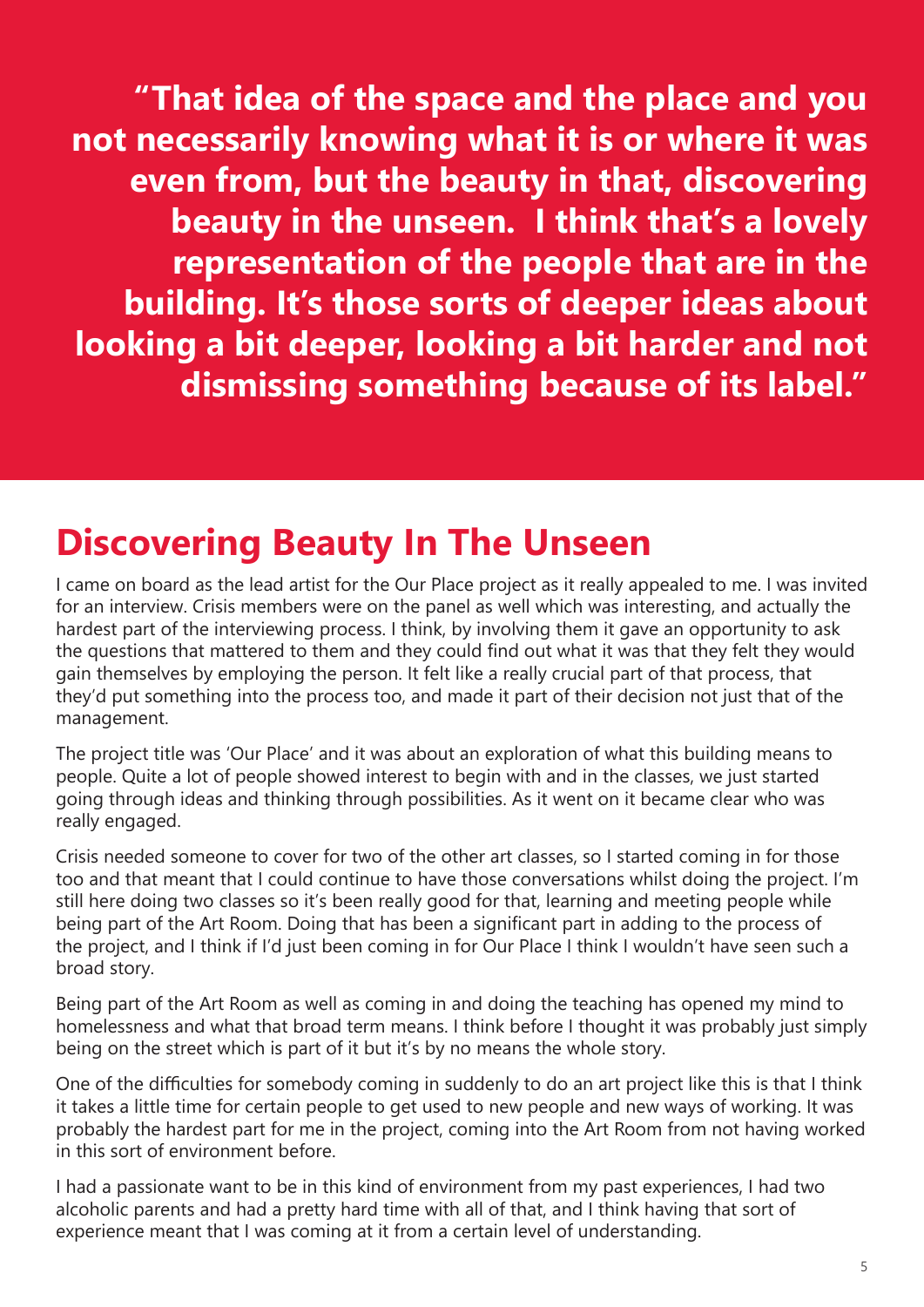My own art work very much explores the underrepresented person. Including themes exploring mass atrocity and war, genocide and mass graves and that sort of thing. It's underrepresentation, that unknown person, the overall personal story that I think has always interested me. The bigger stories that condense into something visual and not just a sort of representation of something. I think that's what one member certainly picked up on in my work, and that led to them exploring conceptual ideas in their own work.

I started off with researching ideas, I looked through historical newspaper archives and printed off things like that just as a starting point for discussion between people. It was those sorts of conversations that started discussions about the building and then that led us to look at my own use of unusual materials in my work. I never really use materials in the way they were meant to be used, so I think it was that sort of thinking that led to one artist to use the dirt in the corners of the room as the basic material in their work.

Another artist was doing her own painting in one of the workshops, and just happened to be watching the paint that'd run down the sink, when she was cleaning off brushes or a palette. She got her phone and took some photographs of the paint running down the sink, and then printed it on the Crisis printers but sent it to a wrong printer so it wasn't in colour, it was a black and white picture of paint running down a sink, but it dawned on us it didn't look like paint running down a sink, it could have been anything, it could have been an aerial photograph of a desert, it could be a landscape from space or it could be microscopic – you know there was no way of finding out – because there was no plughole, no edge, it was just dollops of paint.

That idea of the space and the place and you not necessarily knowing what it is or where it was even from, but the beauty in that, discovering beauty in the unseen. I think that's a lovely representation of the people that are in the building. It's those sorts of deeper ideas about looking a bit deeper, looking a bit harder and not dismissing something because of its label.

I can totally see how vital this space is for so many people. I think the Art Room and being in the Old Fire Station is a really wonderful place to be because you see such a broad spectrum of people and have amazing conversations with people that you know you wouldn't get together in any other context. To be a safe place to just come, do whatever you want to do, explore, and walk out of your head for just two hours and to use the room without being given any kind of labels.

It's been a great experience for me, it's something that I would certainly look at doing again for sure. There's something very special in installing the work members did, more special even than doing your own exhibitions. Seeing the exhibition up, and just how proud the artists are of their work is so rewarding and the panel discussion on the opening night was really special, because that was when everybody said how they felt and you realise just how much it meant to everybody.

It really was powerful seeing how important art is, I think art on any level can be really vital, and at a time when people are cutting the arts, it becomes more powerful still.

I'm over the moon and I think the artists are all completely over the moon too. I think it was a great opportunity for both myself and for them and I think the more people or more businesses like Crisis and The Old Fire Station recognise the benefits of these sorts of activities the better the world would be.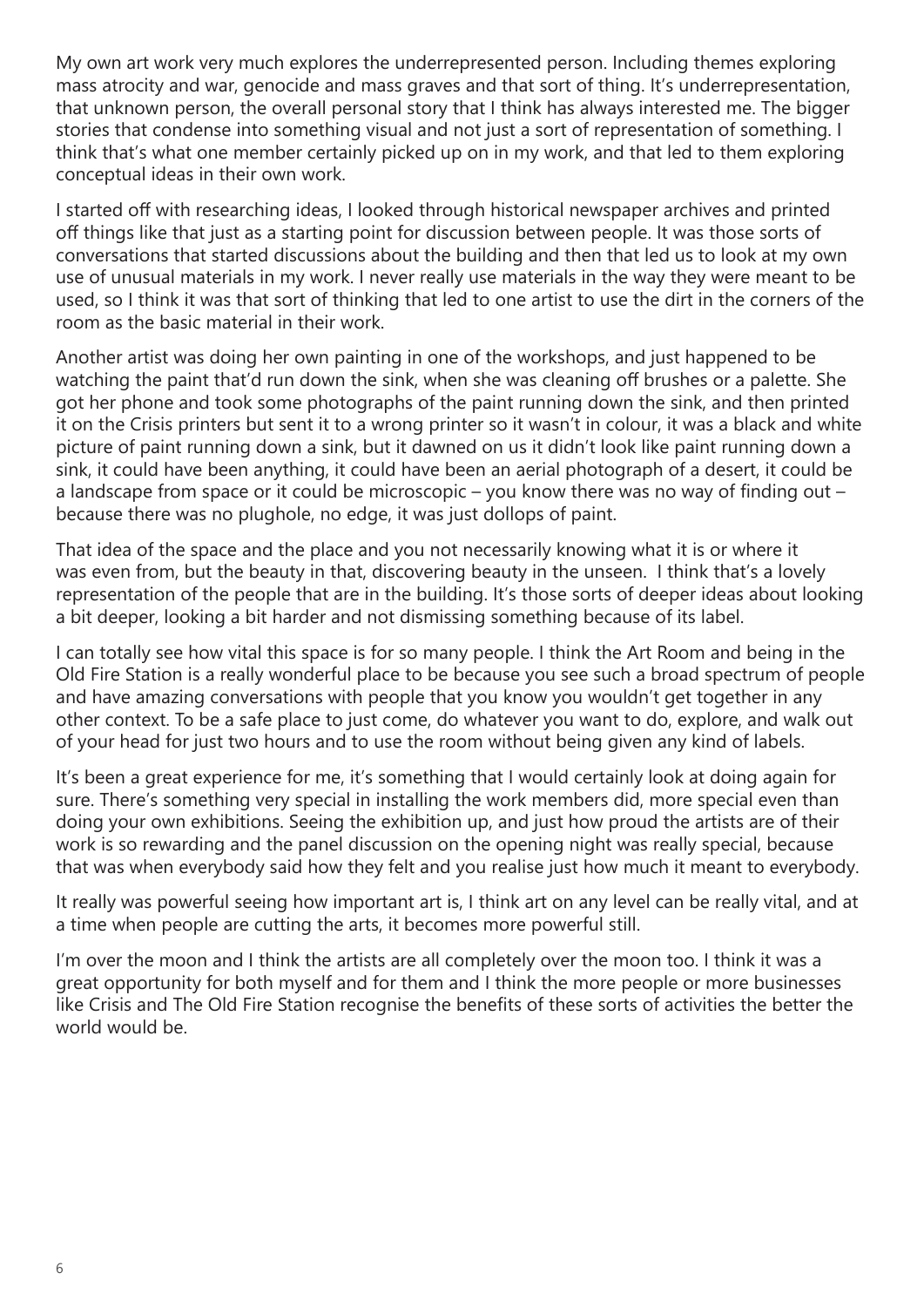**"The shape and form of the Our Place project and the people involved really reflects the bigger picture of the whole building. I would say it's the value that's placed on every individual and the respect that every individual gives and receives. "**

#### **Everyone Gives And Receives**

I ended up as one of the member artists taking part in Our Place. I began going to the art classes regularly and got a lot out of them. The lead artist for the project started coming into the classes and doing a little bit with us and overseeing, you know I think, getting a general feel for what our classes are like and what we were up to. I know that she was particularly interested in the unseen and things that we would take for granted, just everyday things or objects or you know the dirt in the classroom and stuff like that. So that got me quite excited because it meant that I could explore less conventional ways of doing things and it allowed me to free myself from feeling restrained. You know, just the act of like painting and trying to get a picture perfect, and actually saying what else is beautiful?

I was really inspired by just a few small conversations that we had about the unseen. The project gave me a bit more freedom for ways of looking at the world and just looking a bit further and a bit more deeply and being more present. It's like when we walk down the street sometimes we've got our blinkers on and we're just thinking about our destination, but actually we might miss lots of subtle, well sometimes not even subtle, but beautiful things. With the images of the sink, it was the washing away of the things that you don't need but then leaving that trace. I really liked that there was a kind of collective element to that as well. I just thought it looked really beautiful, like when the white spirit mixed with the water it would leave really intricate, quite incredible patterns. It was kind of unconsciously collaborative and for me it reflected my experience of the therapeutic nature and the joy of just being around other people creating things. It wasn't just mine, it was everybody's.

It was nice that we had the rags and the images to work with because in some ways the rags talked – well for me they were about healing in lot of ways, which is what Crisis and Arts at the Old Fire Station really help with. A lot of the healing, from different things in that room, and about stitching and doing something very simple but therapeutic, meditative and repetitive. Seeing the subtle changes like seeing how an improvement to a little craft like sewing, even the stitches for me represented a likeness to stitching human skin together.

At the opening, people there were interested in and wanted to talk to me about my work. There was just a buzz about the place and I kind of took a step back and looked at it and went 'oh that's... I did that' – that's a great feeling. To have had that project during a time when I was very stressed and finding things difficult was actually – it helped me a lot more because I was still feeling a sense of achievement somewhere. It was a really nurturing and positive experience for us all, together with the artist mentors on a really special occasion and everybody's work together in that room was wonderful. I wasn't there for the work coming off the walls, but we get to take that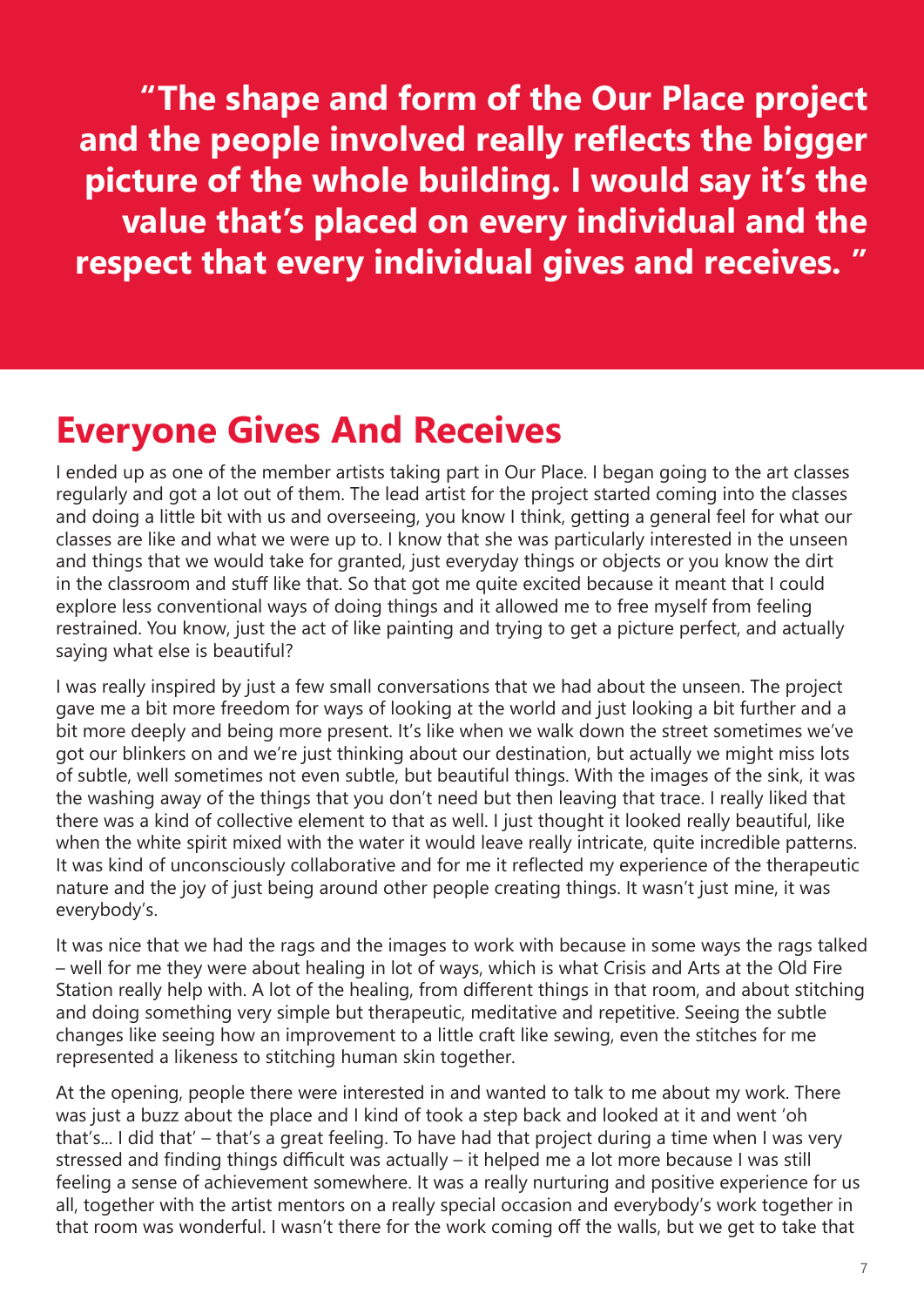work away with us now and it's a reminder. My partner has a piece of mine and that's really nice in itself, that somebody wanted it.

This project has given me more self-worth and self-confidence. I've realised I'm better at reminding myself to be in the moment and be more present, that really helps in life in general. It makes your life more enriching when you appreciate the small details or the things that sometimes we take for granted or throw away. There's a bit of self-knowledge and resilience that comes with that as well. I read some of the comments in the exhibition comments book and most of them were of course positive, but there were some that were quite kind of like, 'this is so simplistic, this is amateur' and it was like well, that was ok, and I actually quite liked that there were negatives, because that's the reality of it and I don't want it to be all just lots of fluffy responses either. That was quite interesting for me because it kind of almost made me smile! That was evidence to me that there's been a shift over the year since I was going to the Crisis classes and with all the different projects and training schemes and things like that that I've been involved with, there's been a shift in that.

This project has allowed me to take risks and go for things and forgive myself if things don't necessarily work out the first time or even, ever. I think that will be a lasting effect. When I started the classes I was already of that mindset that I knew I needed to work on those aspects of my life and my self-esteem, but I didn't quite know how much just the act of creativity in a space like that would help with that kind of thing. I don't think that's going to go away, especially if I keep practicing these things or seeking out things that are fulfilling for me, which I will.

I think that was really noticeable in the kind of nurturing and positive environment that was created, especially when it was the member artists and their mentors, working with professional artists, who were just so respectful of what the project was about and so interested in our ideas, thoughts and nobody was leading at that point, it didn't feel like it, although the lead artist was leading it was definitely, a collaborative, nurturing and supportive environment, with everybody supporting each other in some way.

And the fact that for me obviously coming in first and foremost as a member, you're not treated as a 'problem' or a 'patient' or someone who needs 'help' in that way, it's more about inviting people to do as much or as little as you feel like you can or an invitation to do things you might have thought you couldn't before, to grow I guess. But that you take responsibility for how much or as little or how quickly you want that to happen, so in that sense as well you're kind of like, very much the designer of your own progress or programme here. It was really, really important for me to have somewhere like this in Oxford, because Oxford is a very transient city. I found I was closed off to a lot of things and I would have found it very hard to find a sense of community, and just somewhere to come every day if I wanted to and to see familiar faces. I suppose it made the city a lot easier to live in, in that respect.

The shape and form of the Our Place project and the people involved really reflects the bigger picture of the whole building. I would say it's the value that's placed on every individual and the respect that every individual gives and receives. The relationships between people, and nobody's experience is any less – everybody can learn something from each other, it doesn't matter what your experience is in a certain area, and that's always something that still surprises me because you don't often get it, it's a very unique set up.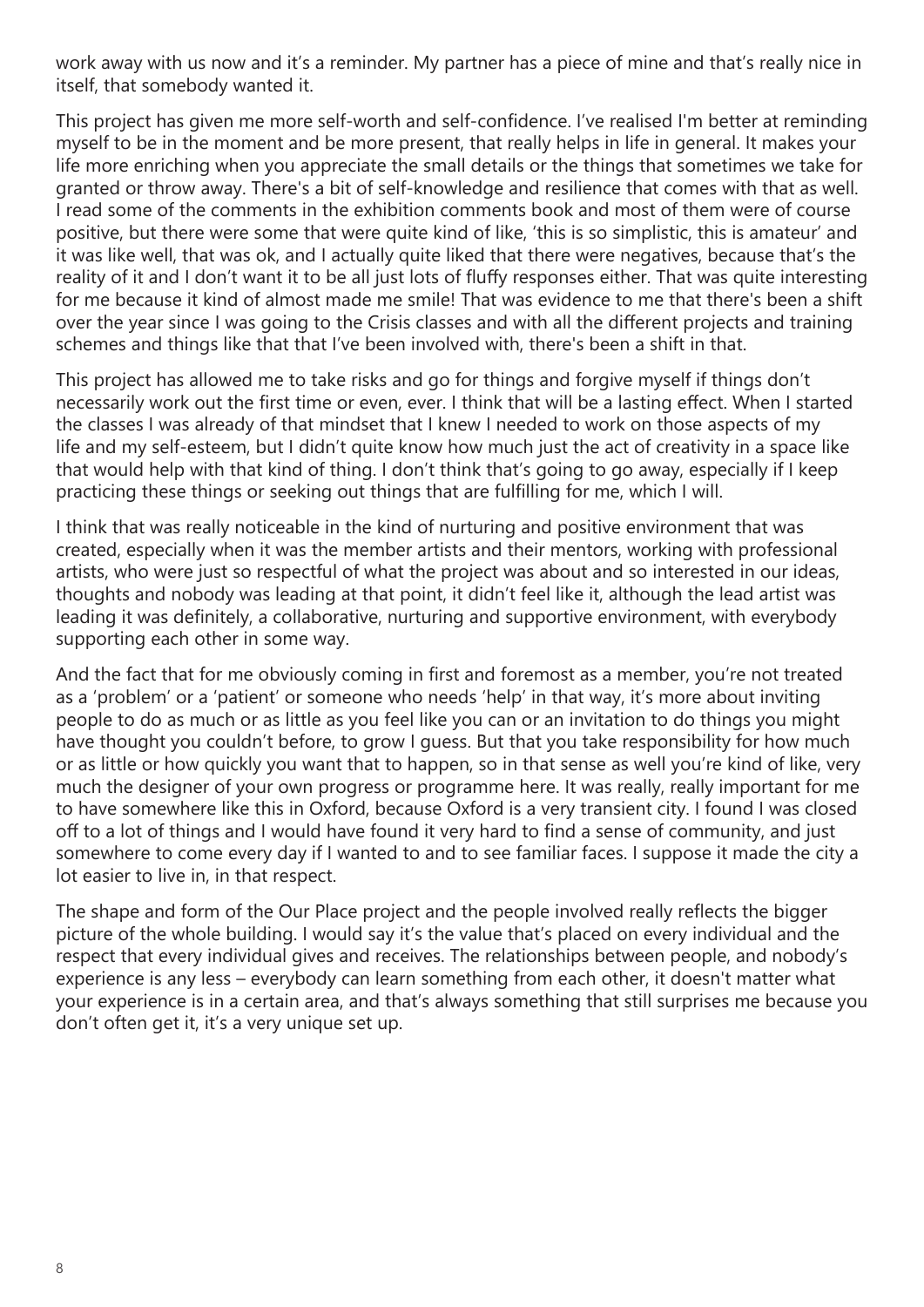**"It enabled me to work in a building that I love; with people and an ethos that I love, but then actually still do the visual arts part of my passion that I'd lost otherwise. I'm hoping to be able to carry that on and continue doing it, it's enabled me to get my label back, get my passion back."**

#### **Getting My Label Back**

I started as a zero-hour Front of House Assistant, so I was initially just front of house kind of working behind the bar, did some shop shifts, at the same time was working other places. And then I went to Front of House Coordinator. And then the Front of House Manager at the time moved on, and then I went for that job and got that, so I just worked my way further into the team.

It's interesting, because like when I left uni I never thought 'oh I'm going to go work for an organisation like this', because I don't think you really know organisations like this exist. I started in such a casual way, doing front of house, using bar skills I learnt and customer services skills and then the building being the way it is, and the team being so small and open is that they kind of recognise in you skills you can bring in other roles and then they give you that opportunity. They allow people to grow into the roles, even if they might be under qualified, which I think I probably was at the time of getting the Front of House Manager job. So the journey itself into that Front of House Manager role was awesome and really well supported and I learnt loads, like I learnt how to manage people who were older than me, that I'd literally never done before, I learnt how to manage people coming in drunk, and how to deal with that and how to resolve a situation.

Before I worked at The Old Fire Station and a little bit of overlap, I always worked in visual arts so I did a visual arts degree, worked for a couple galleries and then worked for two local Councils in public arts. So visual arts has always been a really big part of me and my interests. Then I came and worked here a more front of house role, which I also really enjoy and uses other skills I had from other work, but visual arts are still within me, they're a thing I've always wanted to do more of. When I took on the Front of House Manager job here, I was aware I might lose some of that.

The first thing I did for Our Place was I helped the member interview panel for the Lead Artist. Because of front of house I do a shed load of interviews, I'm always recruiting new staff. So after the interview, I didn't have that much involvement in the initial planning, it wasn't until later, when the workshops – the specific Our Place workshops were in the timetable, and it started getting busier, then I got involved in providing admin support –basically exactly around that point they realised, who's going to be doing all the travel reimbursing and the material ordering.

The director of AOFS and I have always talked about wanting to do more visual arts stuff because he's always known what my background is and he's mentioned a few times about doing more stuff for Christmas Light Festival and some other ideas, but it's that difficult thing of juggling it. But the visual arts department had reduced their hours between them for various reasons, and so there was a bit of a gap in terms of admin support for a project that's the size of Our Place. So Jeremy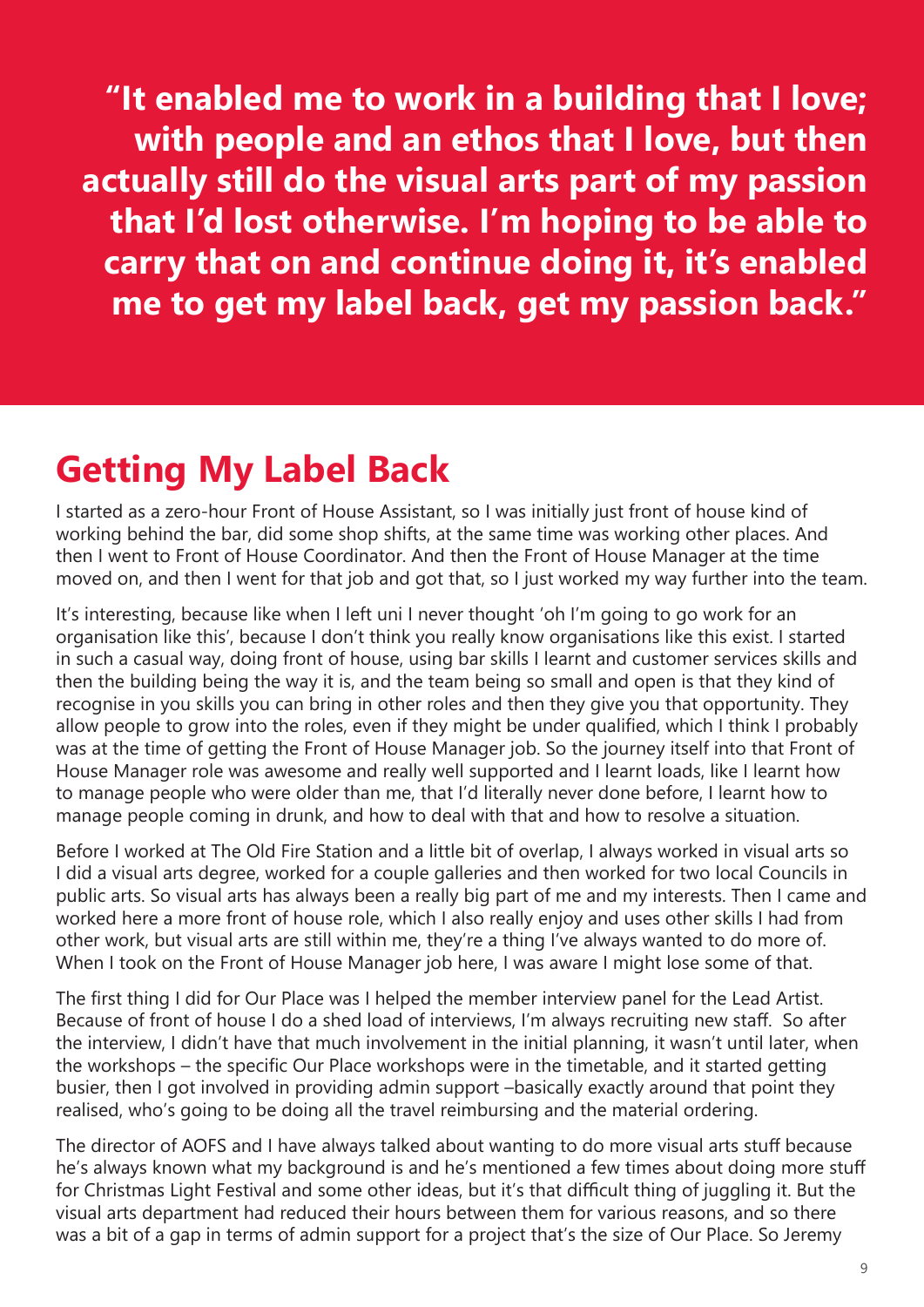offered me the chance to do some Our Place admin and I was like 'visual arts hell yeah!'

My role was admin support, so checking over the budget, authorising payments, email logistics, setting up meetings, room hires – basically everything and anything that the Visual Arts Manager needed help with, I was there to help her. I did bits and pieces around the public opening, just making sure that all the artists had food and some drinks, their travel reimbursed and had a space to all meet together before walking into the public opening. I was in the meetings taking notes, so I got to be involved in the creative conversations, which was awesome; being there in an admin role gave me the opportunity to also be there in a creative role.

The projection was a really nice part of it as well, it happened very late in the process, and I think something we really learnt was to do it early next time, so we're going to plan further ahead. We got an external artist who needed time to understand what the project was, who the people were that had engaged and what we needed as an organisation. We learnt to make more space for that process next time, which was a good learning experience. I had done stuff like that before but in a very different context, I had experience in terms of putting on outdoor site-specific art and the logistics and the legal stuff you have to think of, but it's quite different when you're working for a building and for a venue because there's a lot more ownership over making sure that it fits, and its ok and its approved by people involved. So I learnt a lot from that, things I developed most was just staying calm– for example, the public opening night not only was it the light projection going up, plus supporting Our Place, but also there was front of house, because I still have a Front of House Manager hat to wear, and there was a lot on for front of house that night. So, I definitely learnt how to juggle multiple roles whilst staying calm, even just on the surface.

I was like a duck where I was like 'I'm gliding' but my feet were like 'argh'. But I did it, and the thing I love most about this building is the people we work with, whether its colleagues or the public or members or whatever, people can make your day so easily and I think this project, really enabled me to meet and work with more people in that sense. I just really like people, so to be able to get to know more people and understand why they're here, hearing people's stories and backgrounds and interests and working with them in different ways, I think that's the thing I got most from it, was being able to just meet and work with even more people than I usually do.

I think what this project really enabled me to do is find a role in this building which I love so much, that then engages with a part of me that I otherwise couldn't have, that visual arts part of my day was back again. I mean I loved, loved what I was doing anyway, but now I get to do both, so it's like, win-win. It's also really varied which I like as well, one minute I can be in a meeting creatively thinking about how an exhibition's going to happen, and the next minute I'm training volunteers in how to usher a show and chatting with the company about what merchandise they need selling. It's such different things, but uses similar skills and keeps my day really varied.

It enabled me to work in a building that I love; with people and an ethos that I love, but then actually still do the visual arts part of my passion that I'd lost otherwise. I'm hoping to be able to carry that on and continue doing it, it's enabled me to get my label back, get my passion back.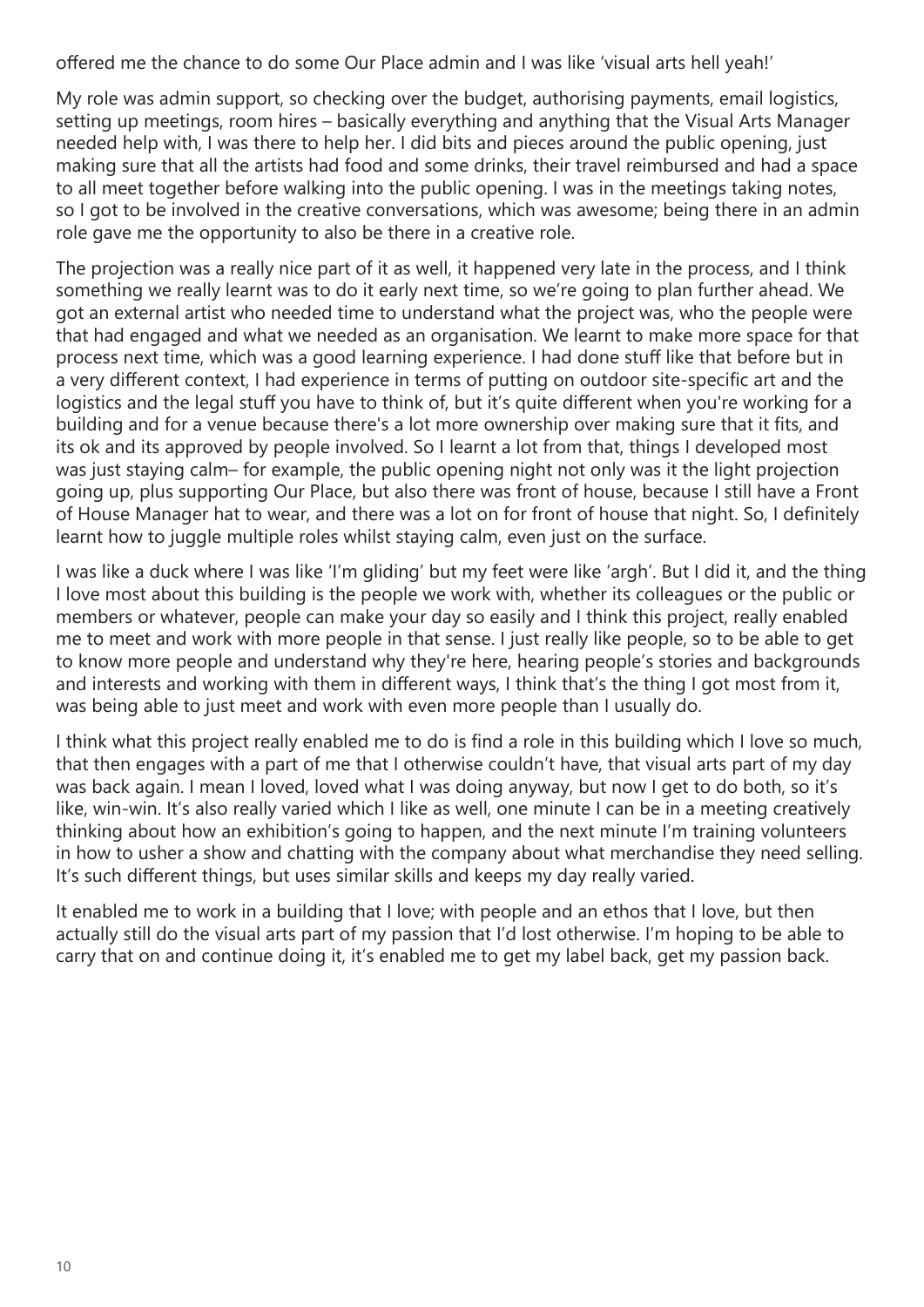**"Funnily enough, when it comes to it, you don't get a lot of failure because it just encourages people to give their best and be totally committed to things and see things through."**

#### **Giving Ourselves Bigger Challenges**

'Our Place' was an open title to begin with – we wanted Crisis members to have an opportunity to change it if they preferred something different. Increasingly, we are trying to involve members in the whole process in the development of projects, such as the selection processes and other decision making – the voice of Crisis members we work with is a very important part of how we develop what we do: we listen. It was a risk to set something up without knowing if we'd have participants, so I think there was quite a lot of learning around that as well. As the Visual Arts Manager, I remember feeling quite anxious, there was a point when I was thinking, are there going to be enough people for this project to go ahead? You have to trust that it is going to happen. You just need to take a deep breath and go with your conviction in the integrity of the project… you've got to be true to yourself and to what you believe in. And then it did all fall in to place and several people signed up to take part in the project.

We decided, as with previous projects, that there would be a model of having a lead artist/artist in residence then bringing in other artists specifically suited to mentoring individual Crisis members. We also had in mind that the sort of artist we wanted to work with needed to be someone who would be very good at being a mentor to other artists. We developed what I feel was more of an art school format, looking at a few individuals having a very intense and very tailored experience, rather than it being a group working towards a similar outcome. Sometimes art work can deal with tough issues and indeed with Our Place, some of the concepts that came out of it were subtle and conceptually very interesting, and not necessarily that obvious, and I think that's through the nature of having more in depth conversations and developing good relationships between the mentors and mentees. So it narrowed down and there were only three artists who ended up following the whole project through from beginning to end. But I think there is a massive value in the depth of experience gained through this approach. If three people have a really intense in-depth experience, where there's a lot of learning happening, sometimes it is better to be supporting that, rather than maybe fifteen people having a relatively superficial experience. I think we need to be quite courageous with that way of working. I felt with this it was important to give the members an opportunity to really develop their own thinking and art practice, refining the conceptual aspects of it, and we were being more ambitious by giving ourselves bigger challenges in the process. It demonstrates that there is the same level of rigour in terms of our expectations and the standards of the presentation of work for mentees as there is for any other artist who creates or exhibits with us.

For one member, being encouraged to consider 'Our Place' not in a very literal sense, led him to looking at the little bits of dust and the residue that we leave around the place. There's something very profound to what he was doing and what he chose to investigate, putting this detritus under the microscope and seeing the beauty in it. I found it very moving that somebody who's been homeless, vulnerably housed, really rock bottom in their life, feeling like they are that bit of rubbish on the floor that's been discarded, being able to pick that up and see that that has potential and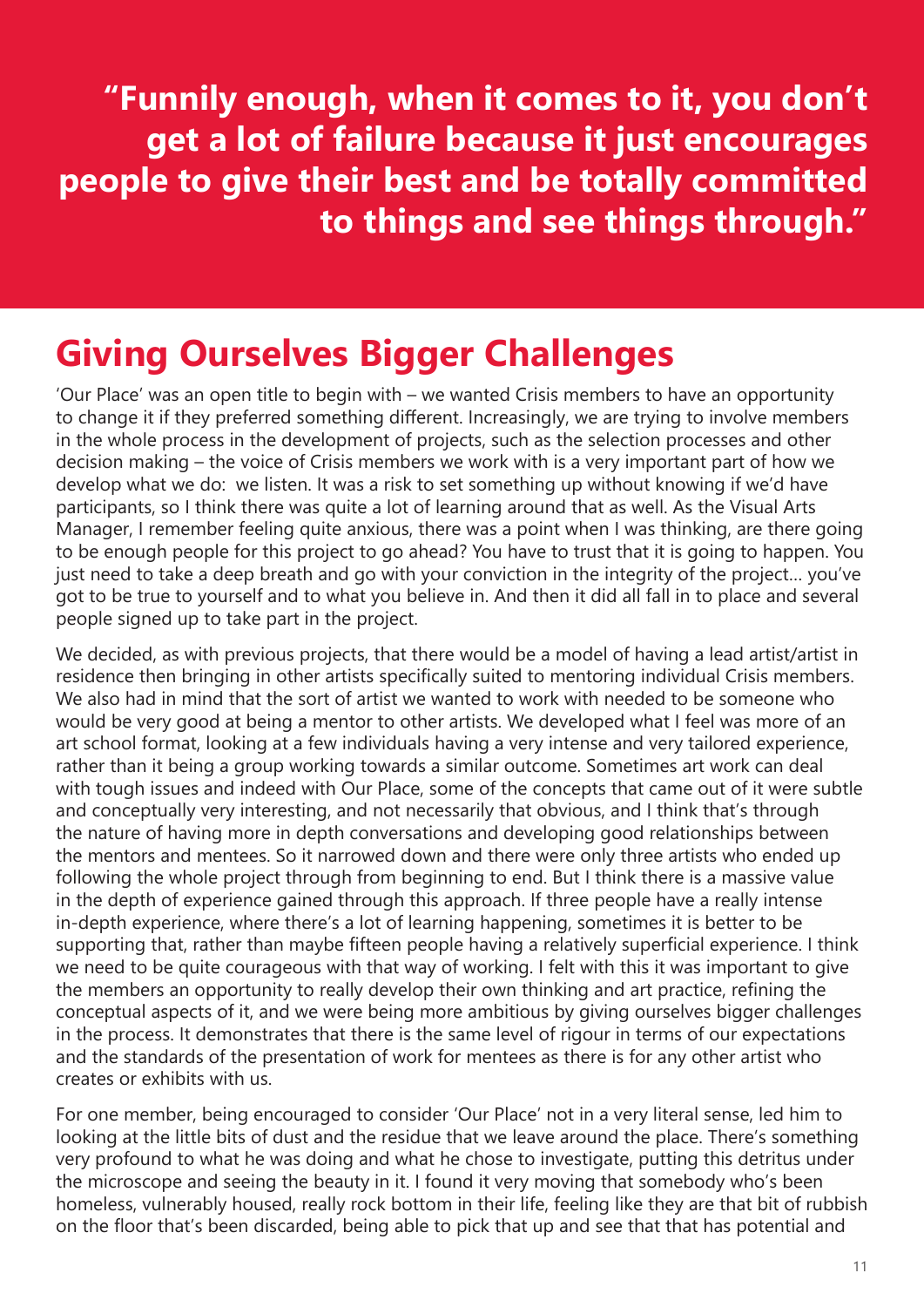beauty in it and use it as a metaphor in their artwork. I thought that was an interesting, thoughtful process and he's a fantastic example of someone who has really embraced the opportunities, put huge amounts of commitment into it and has made a massive journey from when I first met him. He's wanting to pursue his future as an artist, he's at art college now. Hopefully this was a useful stepping stone within that process, so I think it was seeing just one person make such a big journey, and the quality of work he produced – that makes it all incredibly worthwhile.

One of the key people from one of the organisations that put funding into the project came to an art session to observe and meet some of the artists, and he had quite in-depth conversations with some of the artists, staying much longer than he had intended and afterwards he said how much he enjoyed it, and appreciated being able to call in on the project in progress. I think he gained an insight into the way we work and the impact it was having and how important that was. if people from outside the OFS pick up how much of a difference it does make to people's lives and their confidence then that's very important, because I think it also contributes to raising Crisis members' self-esteem and confidence. Here, people can feel they are in a safe place, and feel supported in what might initially seem to them like slightly bizarre ideas, so with one member and the little bits of dust off the floor to another member with the used rags and paint residue in the sink, I think it made for really interesting work which was coming from the heart.

This is the first time in my career that I've worked in an arts organisation that works across art forms. I've tended to always work more in a gallery context and I'm finding it really fascinating just seeing how things work in performing arts – theatre and music etc there are a lot of differences in the approach and the way people talk about what they are doing, so I'm learning from that, and my way of working is shifting. There's not only an 'outwardly inclusive' approach, inclusion is built into how the two organisations collaborate within the building. I feel as an organisation there's a real openness and an enthusiasm for embracing a sound way of working, which has an ethical base and is very inclusive, and it's what I feel passionate about in terms of who I am, and the way I want to work. You pick up on the conversations that are going on around you and learn a lot from that.

I've been conscious in the time that I've been here that there is a constant discussion in the background about how the two organisations (AOFS and Crisis) work together, it's a fairly unique model, and it's constantly evolving. I'm really enjoying being part of that journey, it's informing my professional practice. I like this way of collaborative working and I like the way there's the possibility to weave in what we're doing as an organisation, such as support for artists, and for there to be ongoing training and development happening across the teams –it's embedded in how we work. It's really good for artists who are supporting other artists to feel like they have been supported by the AOFS team as well.

I do feel very committed to this organisation, I feel it is a very supportive environment to work in. For example I think there's a sense of people being supportive even if things don't go to plan, I know there's a lot of things said about being able to learn from failure, but I do feel this is the kind of environment where that can happen. Funnily enough, when it comes to it, you don't get a lot of failure because it just encourages people to give their best and be totally committed to things and see things through. It's partly feeling that you can really trust each person is doing their own bit, and doing it well.

Our Place has been very informative for me in terms of understanding what seems to work particularly well here, and what we can build on for the future. I think my expectation of what we can do has become more refined as a result of the project. Part of it has been developing a sense of the community of Arts at the Old Fire Station, because what I've noticed is that lots of people are very loyal to the place and return to be involved over and over again. When artists come to us with interesting proposals this is a 'can do' organisation. I think that is how we build good relationships. Even now I feel a huge sense of achievement. I feel really inspired for all the different ways that we could work in the future as well.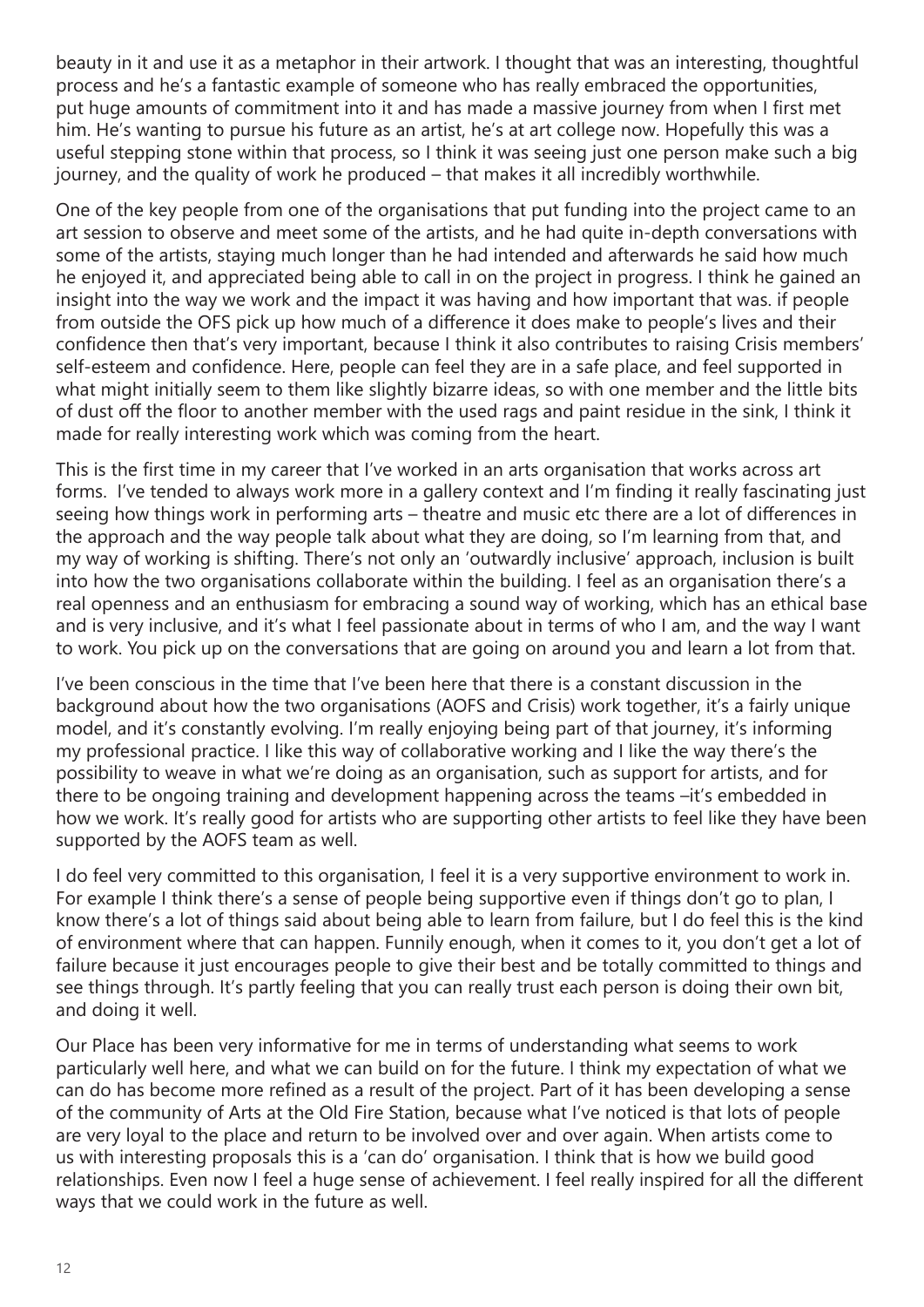**"Because the work itself it is a complete reflection of me, you know I've had quite a dark past emotionally, internally and externally as well and it's been a bit of a grimy journey, and I've been able to build my confidence, work towards an education, and start doing some more positive stuff for myself as well as for other people. "**

#### **It's A Real Community**

I think back to when I first started coming to Crisis like, anxiety crippled me, really did cripple me. I would sit in the corner on my own not speaking to anyone, literally just telling everyone to please stay out of my bubble. At the time I'd just come out of treatment, and you know I kind of didn't know who I was, kind of like an empty shell.

I was just trying to kill time, to fill my days up. I liked coming to the art classes because it was all about really getting some structure in my life. If I was ever at a loose end I could always just pop in, and join an art class. I never did art when I was at school – well, I never really went to school, got kicked out in Year 9.

I only started drawing when I was in treatment, doodling like little tattoo designs and stuff. I just started doing that every day, and it started developing I started coming here, and now I'm hopefully going to university, because of my art – I mean, it's weird!

I've been involved from the beginning of the Our Place project really. It started off eight, nine months ago when I was asked if I wanted to be included in the selection process of the artist. I didn't know what was going to come of it, but I put my name down to say that I'd like to be a part of the project, whatever it was. No one knew what we had, or what it was going to be at the time, because all we had was the 'Our Place' name.

We started off bouncing ideas off each other, we were all helping each other out, getting involved, and it was really nice to kind of have friends. Everyone's got their past, everyone's got their issues but we're all here for a similar reason, and I like being one of them people that goes around trying to help other people, you know? This is what it's all about, and for me it was a big thing about integrating back into society as well, here is a safe environment to practice and see what works and what doesn't.

My mentor helped me to look at myself as an artist and what kind of work I want to portray. My work involved putting dust from the building in little Petri dishes under a microscope and shone different lights through so you can see the beautiful art that comes out of stuff that just gets cleaned away, left behind, skin cells, all that kind of stuff. As soon as we put the first Petri dish under the microscope, that was it, we were like this is what we're doing.

It's nice to think that I've been able to create something that's so unique, completely different and organic. Because the work itself it is a complete reflection of me, you know I've had quite a dark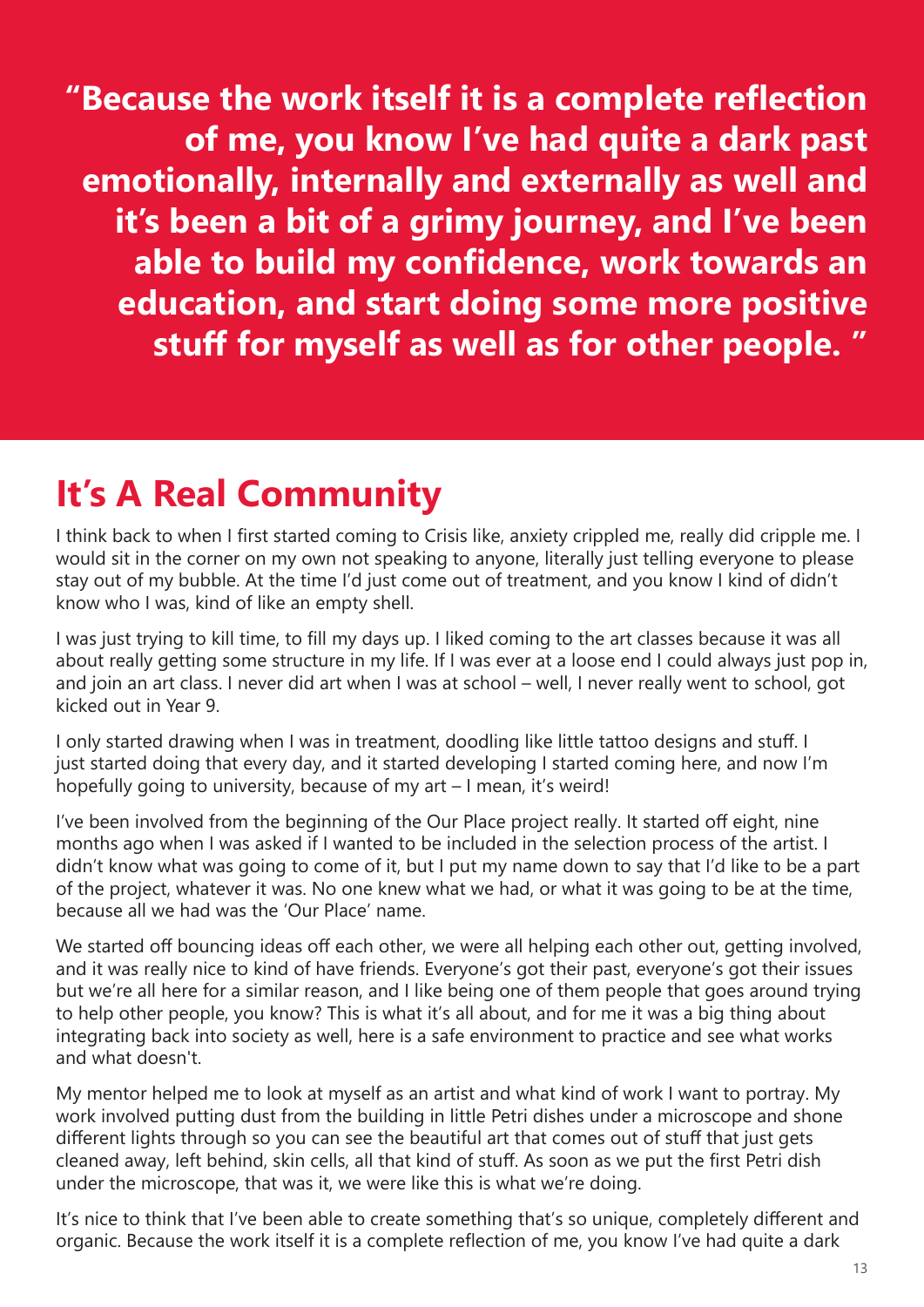past emotionally, internally and externally as well and it's been a bit of a grimy journey, and I've been able to build my confidence, work towards an education, and start doing some more positive stuff for myself as well as for other people. So something really nice and beautiful and pure has kind of come out of that, and that is the ethos of the work itself.

At the public opening of Our Place, quite a few people then stayed afterwards to listen to how the work was made and speak to us, and that feeling was so awe-inspiring and motivational for me. It really helped to kind of solidify the fact that I'm supposed to be here, you know it's alright for me to be here, and to keep on going. In terms of confidence I can sit and have a conversation with someone that I don't know, like on the night these people I'd never met, never seen and I was able to talk to them about my work. Looking back at some of the videos people took, it was just mad to think how nervous and anxious I was but I didn't portray that at all, I came across as quite confident and so it was really good to see that I could kind of do that in the outside world.

I did the Arts Training Scheme, before Our Place, as well. We looked at so many different areas, from the management side of things, how to book the calendars, to the paperwork and the insurances that go with selecting artists, and actually running these shows all the way to the practical stuff like putting up the exhibitions themselves and taking them down as well, the Arts Training Scheme was letting me look into the practical side a lot deeper.

I had an absolutely amazing opportunity to meet so many different artists, get conversations with them, start thinking about what work they're doing and like how that can relate back to me, whether they can help me or I can help them. Through meeting all these different people, it really threw me out of my comfort zones of coming into the lessons, sitting in the corner on my own and not talking to many people. Pretty much everyone that I've been in contact with via that, I'm still in contact with now, we all talk about our art and we do little events here there and everywhere, and we do all that together. It's a real community.

I'm now working towards getting an education, which is a massive thing for me because I didn't get one first time round, and ultimately working towards giving back as well. That is why I wanted to get into art, because I know that it's really helped me. Through some of the work that I've done I've figured out different kind of traumas that I've been through. It's just mad to think that I wouldn't have known about that if I didn't start throwing paint all over the place.

I thought I was going to be an addict for the rest of my life, I thought I was going to be homeless for the rest of my life, but I'm applying for university, clean, determined and ultimately I want to then hopefully either come back to teach here maybe one day, and my end goal is to take art therapy into the treatment centres.

I had a chat with my mum yesterday and she was telling me that she's proud of where I've been and my recovery and getting out of the situations that I've been in, and the fact that I'm looking at going to university. That college course will help in my recovery, help keep me clean, help keep me motivated, you know, can't go wrong.

So it's just nice to see that through this project, through coming to Crisis, the Arts Training Scheme, I've just been able to develop myself as a person and yeah – the whole journey has been growth, healthy growth.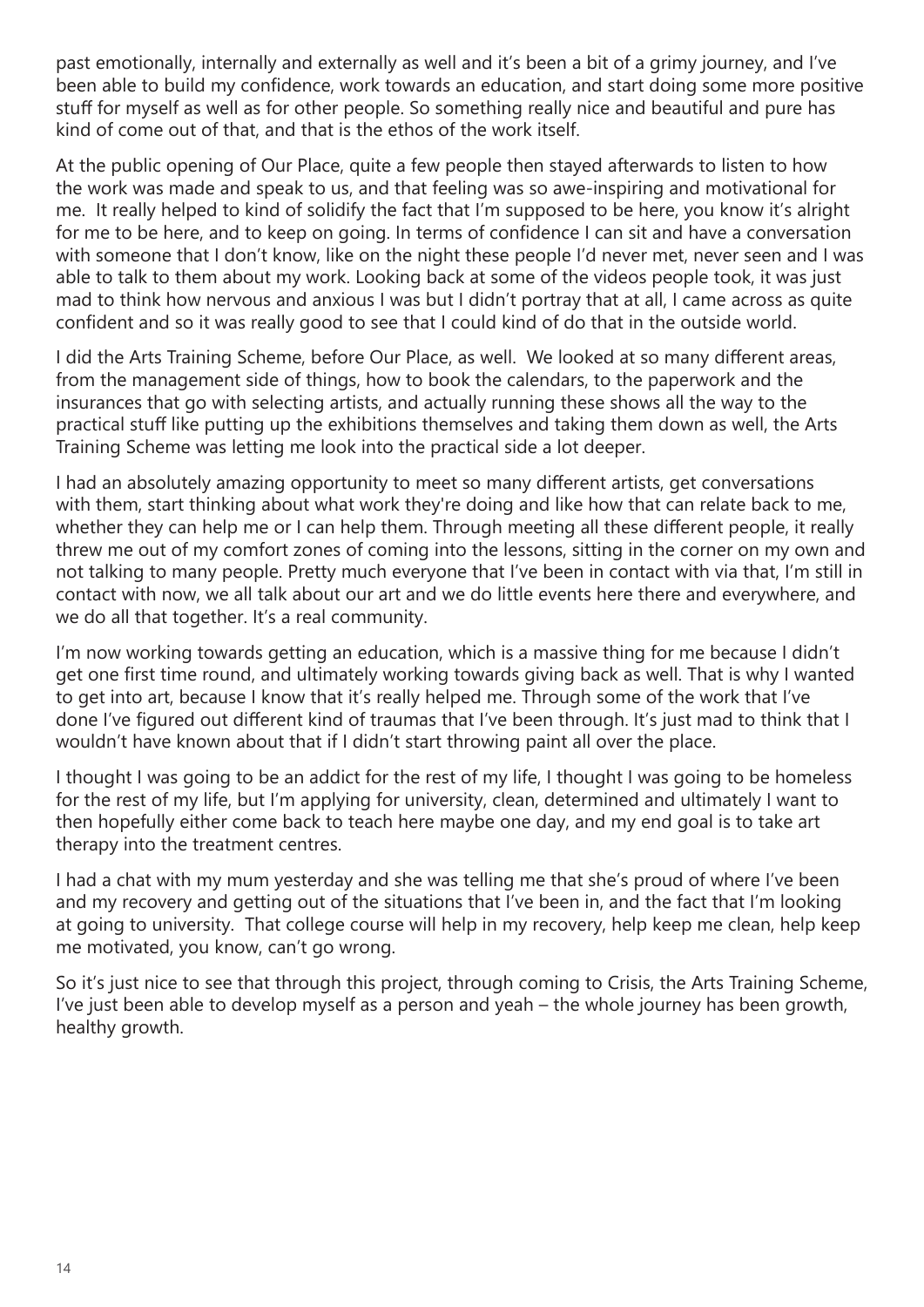**"I've got teenagers myself... Mine are fortunate they're not in so many difficulties, but it could be any of them. It made me think about how complex it is for them navigating trying to find somewhere to live. I found it hard, because you're a bit helpless, aren't you?"**

#### **It's More About Nurturing**

I worked as an artist mentor on Our Place. You rarely work in one to ones. There were other ideas and exchanges going on between the artists and the other member artists, but being able to work one to one really is a huge benefit.

It was new territory for my mentee. I wanted to be sure that I didn't push too hard, but at the same time you're there to help them and to hopefully push their ideas creatively, and I think that is quite difficult, especially for people who don't have a lot of confidence in themselves. You're not pushing someone to reach a grade, you're pushing them to self-express. It's a more open environment, whereas this isn't about critique – it's more about nurture.

My mentee became interested in the marks and the left behind and the overlooked and the unnoticed and – not the 'dirty' – but the things that you often treat as rubbish. She'd had these weeds growing near the back of her mum's house, in the yard, and that she kept being drawn back to the growth and plants and new life at the beginning.

She then chose to collect the rags from the Art Room that had been used to wipe up the paint – I think the reality of then having them in a bag was almost a bit overwhelming, because it was pushing her in her self-confidence and belief. If you haven't got that experience it's quite difficult when you see a pile of fabric to imagine it evolving into some sort of installation art piece. I wanted to try and understand what she wanted to express about herself in her work – why she'd chosen the rags, what they meant to her.

I really encouraged my mentee to be more open. She could do some of the techniques quite easily, so I brought in some wire and just some different coloured thread and showed her ways that she could manipulate the wire and really simply create three-dimensional form. I didn't want her to feel overwhelmed by technical difficulties to prevent her from producing what she wanted to say, and so we just did really simple techniques. Then we just talked about all sorts of different themes, whether it was a plant, not a plant, a spiral. We then talked a lot about using the stitching as a diary and as a metaphor – if you ask her now to look at the leaves she can remember you know 'that was a bad day' or 'that was the day when I really struggled'.

These weeds that she'd seen at home were still surviving, coming through a wall. In the end she came back to one of the sort of things she had right at the beginning about growth, and not being so self-critical, and overcoming and realising that you can do things. So throughout the journey we came back in a nice circle.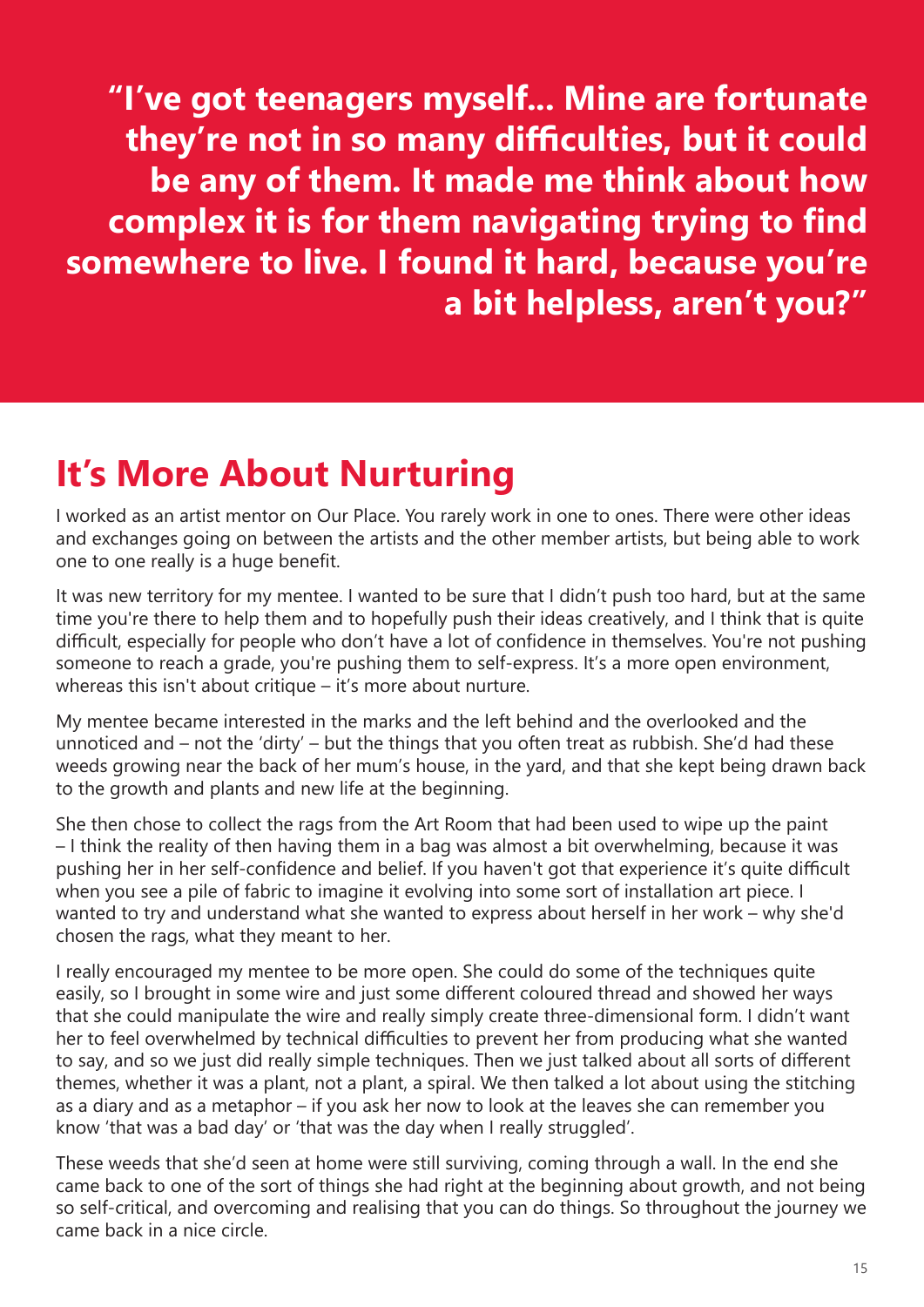The professional artists were asked about half way through the process if we wanted to create a response. I wanted to do something in the background – that receded, I suppose, because to me the important thing was that everybody saw the members' work. My mentee talked about homeless people and how it's not always obvious because you're sofa surfing or staying with friends. There are lots of them and you don't really see them, and I really wanted to pick up on that. I'm quite interested in challenging myself. It might encourage me to use a really awkward space again.

I've got teenagers myself and to think that, you know, people not much older than them or the same age as them are facing these difficulties, and how complicated their lives are. Mine are fortunate they're not in so many difficulties, but it could be any of them. It made me think about how complex it is for them navigating trying to find somewhere to live. I found it hard, because you're a bit helpless, aren't you?

But seeing in action the benefits of creative endeavour for people's wellbeing, it's always really good to see it in a more direct situation. I think it's important for all of us. I always say to my boys, 'be kind'. I think it's really important that we are all more empathetic in our world and to remind ourselves how fortunate we are and that we should help others. I was a bit nervous at the beginning because I was a bit sort of worried whether I'd be good enough to fulfil that role, and I think it gave me more confidence to feel that actually I've got something to give as well.

I think that was a great thing to do to tie up the exhibition with the Light Festival. I was so pleased so many people came, and to see some of the images on the outside of the building. I thought that was really effective. I think they've done an amazing job, they've all come up with some fantastic ideas, it looks great. The team here has been fantastic at supporting the members and the mentors to produce a really good quality exhibition. It was really nice to see the benefits of creative art for the members' own development and their own wellbeing.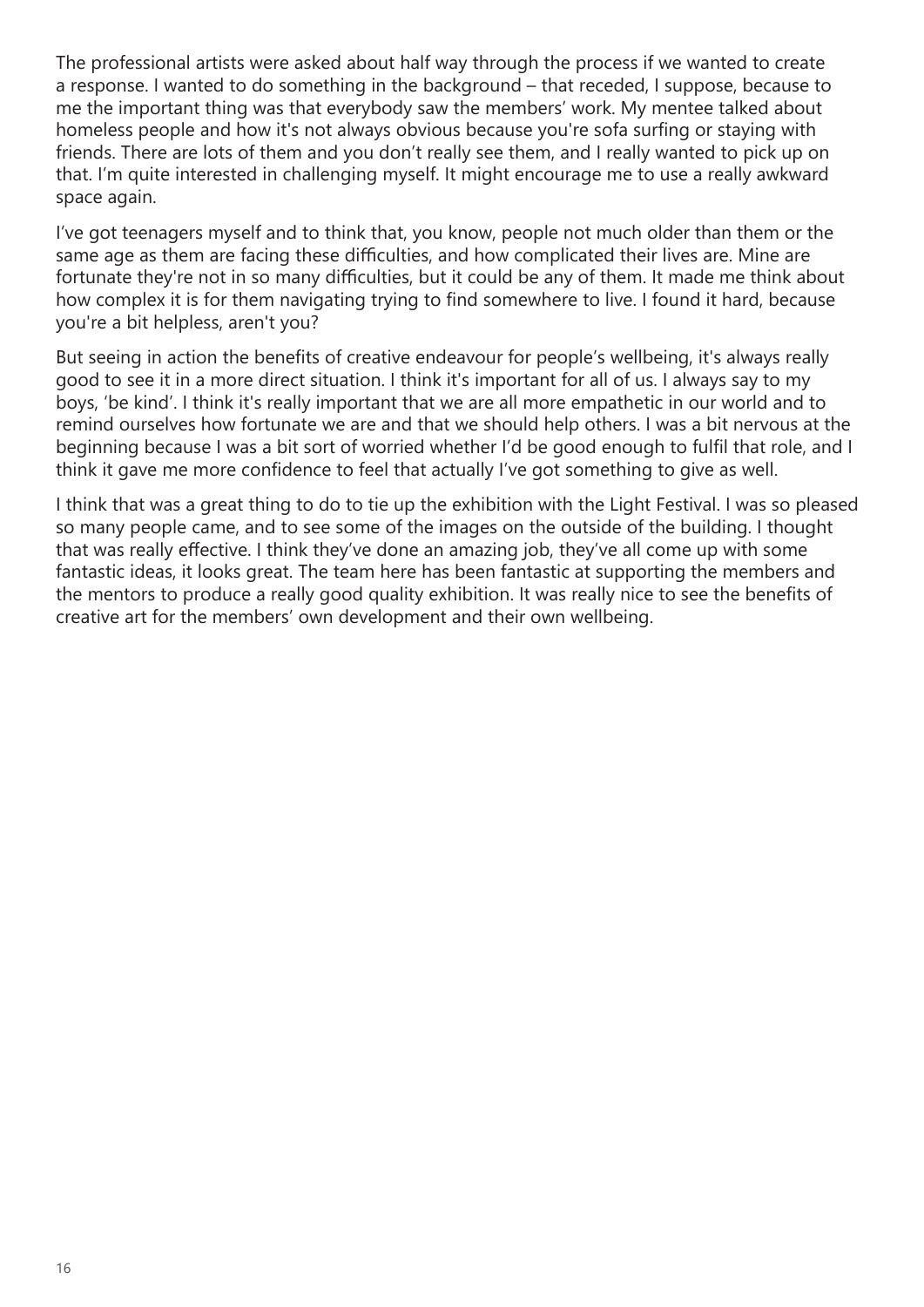### **This Place as a Sanctuary**

It is extraordinary that my working life has gone full circle. Its mentoring artist's practice but the thing about me is that I trained in art therapy and mental health social work and I do feel that helps inform aspects of what I did even though that my role is very different. I became involved in the building to begin with as an artist and I think I really didn't understand what the relationship with Crisis was about. I was asked very early on if I would mind working with the intern from Crisis and I was very pleased to do that, but I didn't really know very much. I never could really understand the concept, I said this to Jeremy quite recently – I think until you get very close to what's going on, you don't really understand…

Sarah contacted me by email and explained that one of the Crisis member artists who'd been involved as an intern during my exhibition in the past was using the Art Room and had shown interest in being involved in Our Place. We'd developed a good relationship during the time doing my install and she'd also visited my artist studio. She was involved in my artist talk, which was a good way in to a pre-existing relationship. I was asked 'would you be interested if we floated it to the Crisis member?' and I said 'absolutely yes', because I had obviously formed a bit of a bond really. I was interested in her artwork anyway and I'd expressed an interest in seeing her practice, so it felt like that was a coincidence, a 'happy coming together'.

It was quite a memorable first meeting. I'd thought ahead of time and I'd brought some materials in which I thought she might like to look at. I'd thought about the fact that her practice was probably going to be about exile which is where we overlap in our work. I'd been to see an exhibition in London, a massive retrospective at the Tate which just totally blew me away. I brought in the catalogue which we had a look through together, and there was an extraordinary coincidence that as the Crisis member was showing me her paintings on her iPhone, and I was showing her paintings from the catalogue, there were two images which completely overlapped in terms of content – it was in fact one of the paintings that ended up in her exhibition. So there was this kind of like 'oh my god' moment – extraordinary that these two kind of metaphors, visual metaphors, had been used. It was at that point that I realised that this artist wasn't going to be using the project in quite the same way as the other artists.

When I said to her 'what do you feel that you would like to bring to this?' it was all about the struggle of women in Iran. The issue of exile she explores in her work is very live for her, she is living this as a reality and I didn't feel that she would want to do more conceptual work which was about the building or in the way that the other artists were exploring the space. This has been the extraordinary thing about working on this project in that the Crisis member involved only really disclosed her status as an exile when she spoke to me at my install, so nobody at Crisis knew that background and the reason for her homelessness. We had this thread that went back to Our Place because this happened at Arts at the Old Fire Station in the Gallery because of an art practice. Because my art practice is about exile, she just went 'oh, I recognise this' when she saw the work and learnt what the themes were, so for me that was very very powerful.

What she and I discussed on that first day was this place as a sanctuary and what holds this need to express this as part of the project together. It was a very powerful, all-encompassing reason and concept. I felt my role at times was holding that and trying to keep it within the project but realising that this was actually something quite exceptional in a sense, not saying that it's any greater or lesser than the other artists on the project and the struggles, just that this is a different cultural experience. When I first started working with her I went off and I did some research, mainly on Iran and I'm very conscious that you know, I don't have sufficient knowledge to comment on that particular sort of scenario, but none the less just a very quick look enabled me to see that there are parallels, really interesting parallels about how women are treated under dictatorships. It really triggered something in me the piece that Firooze and I ended up doing together was really my way of showing solidarity for their struggle. The lovely thing about that was that my mentee got involved in it and brought her own pieces in too.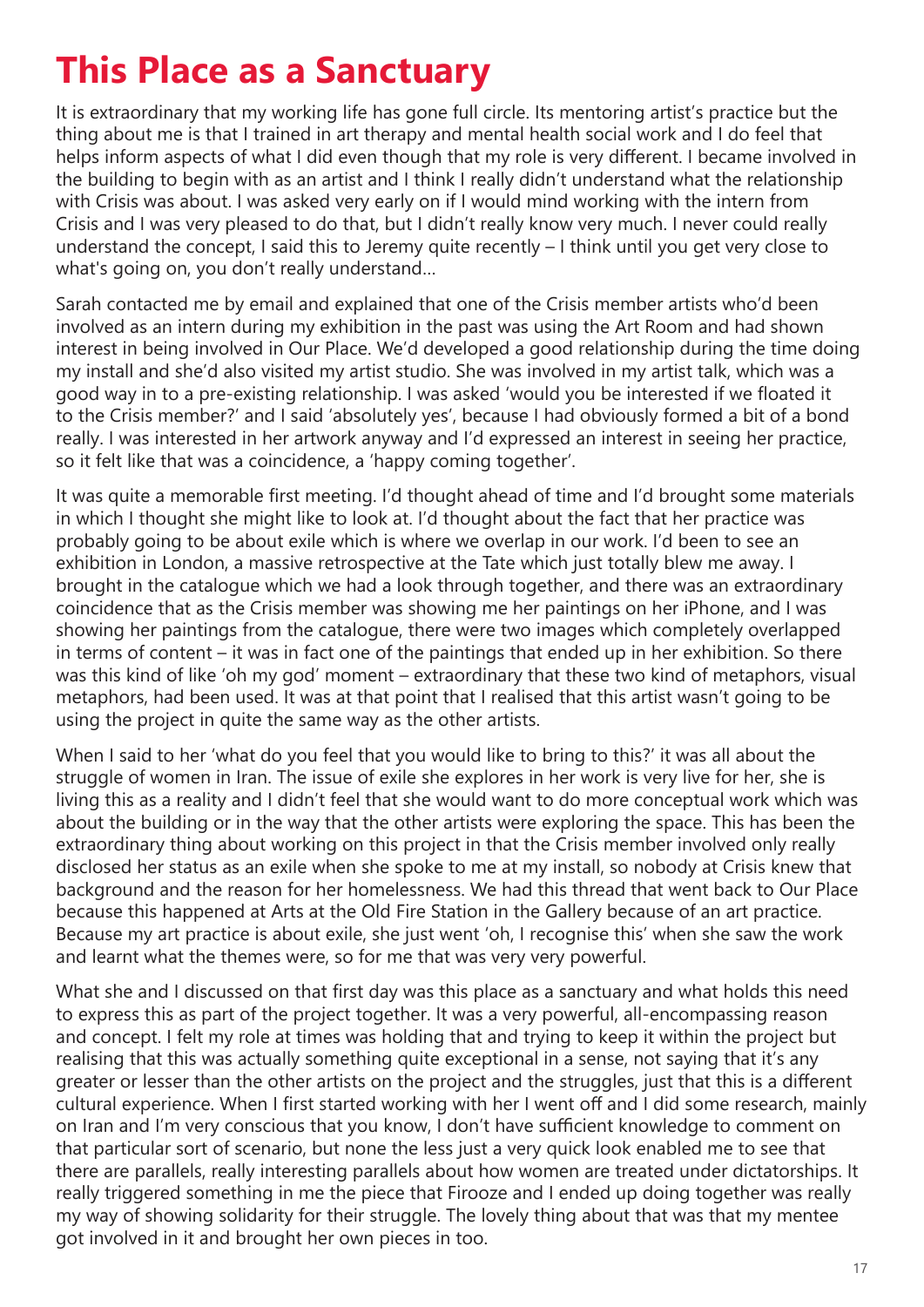There is such a sense of a bond and a similarity in terms of themes and the fact that Firooze jumped so readily into many of the forms of expression that I was offering. It can feel like sometimes you've discovered something for yourself, but then if you stand back and introduce what you do to somebody else you can begin to see that actually this is what practice is for many people, like it's not just me that's obsessed with trying different things and gets a kick out of that, other people do too. A lot of the people that I work with, in mentoring may have one form and perhaps Firooze's unusual in her enthusiasm and appetite for trying different things but it kind of made me think 'yeah this is not just me'. My method was to show her examples of what could be done and then she would say 'I really like that' or 'I really want to do that' so we'd hone in on it and try it.

There are overlaps in our lives. What she and I do and in our work and what she and I have experienced is what's called 'post-memory'. I grew up with my father in political exile not knowing what had happened and most of my work is about uncovering this history which affected us greatly as a family but nonetheless is second-hand experience. Firooze is going through this as a first-hand trauma so I see her experience as being more akin to his which is very interesting and valuable. The first thing she said to me was how amazed she was to see in my paintings was that they were very peaceful, she said this was a new idea for her that you could paint and express trauma as something that wasn't dark and terrible and that really, really struck me. She repeated it in the artist's talk, I think I specifically asked her because I thought people would find that interesting.

Here, you're working across organisations and even though you're all in the same building, you're working together very closely. I think people worked very hard to explain to you what's happening and who they are and I felt very held throughout the process and very looked after, certainly in comparison with other projects in organisations I've worked with, it was superb. All kind of things can go wrong and be confusing with organisations that bring creative people in – but they don't seem to have this ethos which I think is really wonderful. It seems to be that the same care that's taken with Crisis members is taken with people who are brought in on projects. I felt I experienced that. This is the first experience I've had of mentoring somebody who is actually in the state of political exile and I think this just happened organically as part of my practice.

I would say I'm far more interested in thinking about working with exile as a genre, whereas before I would have probably just been thinking very much in my own practice, but I'm thinking of it more in more general terms. I hadn't really had time to step back from my own work and think about that and I probably would look for more information and examples of people working in this area of practice. I'd say there was a lovely atmosphere that was generated by this project and it felt like that was across all artists. The mentor artists did not feel like they were 'the professionals' and the Crisis members weren't 'not the professionals' – there was a real sense of equality in the room. Some of the relationships that developed, it was almost as though mentors – mentor artists were mentoring each other at certain points, I think there was a lot of interesting dynamics and interactions going on between the artists.

When my mentee came into the Art Room, I think second or third session she arrived with all this body of work that she'd created, and there was just a gasp in the room, and I just remember thinking 'oh my god, she's an artist'. And from that moment onwards, I never thought of her as anything other than somebody who was exceptionally good at her craft, who was using incredibly powerful expression and who deserved total respect in terms of her artistic practice. There was no sense of hierarchy whatsoever, only a sense that I had more privilege and advantage in my life, at this particular moment in time. I suppose what I'm picking up from this is that really my understanding of my own practices is actually about displacement and homeless isn't it? And that is so universal, the problem is that a lot of us don't realise how close we could be to that state and there's nothing really between us.